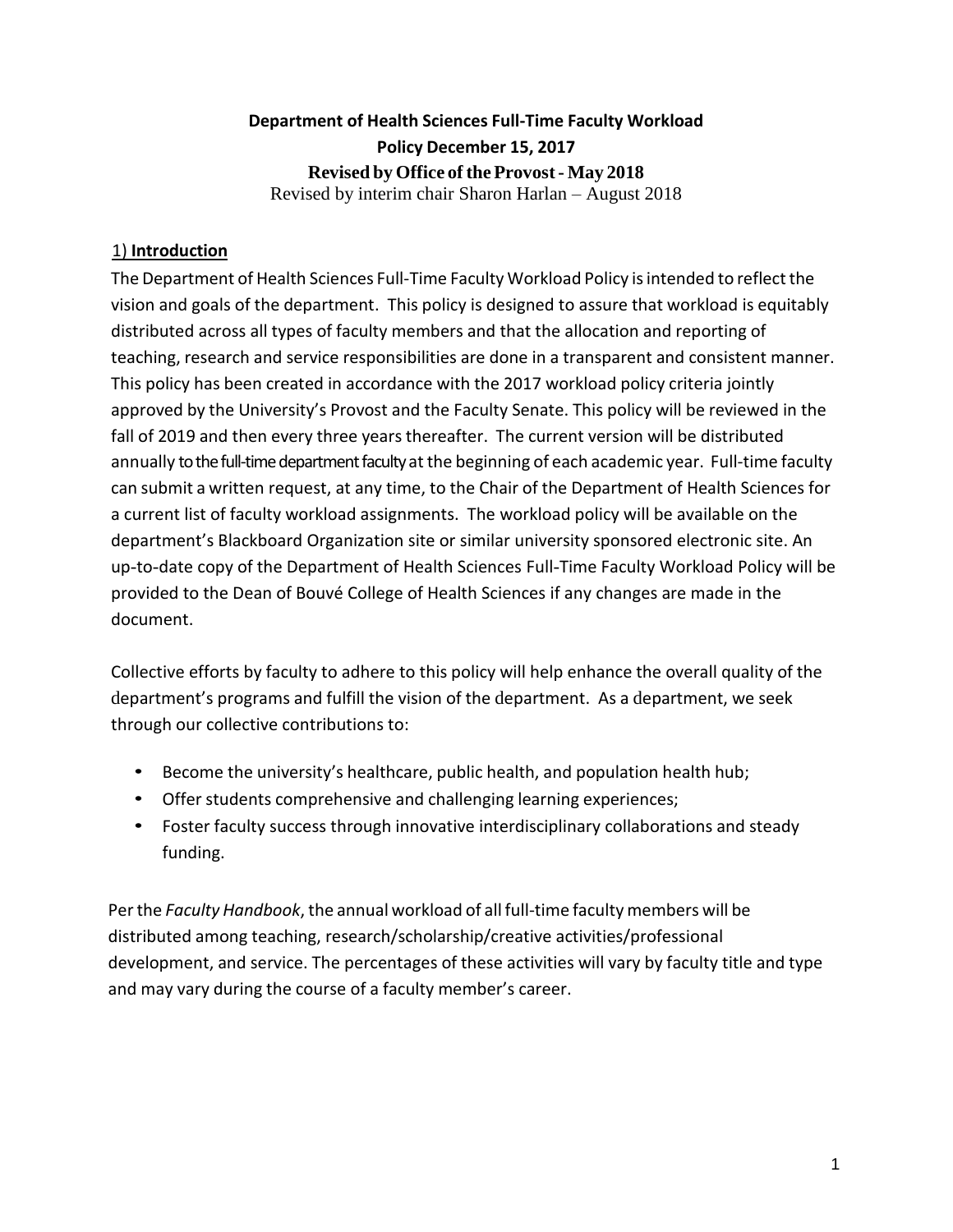## 2) **Workload Distribution by Type of Faculty Appointment in the Department of Health Sciences**

## 2.1 Types of Faculty Appointment:

- Tenured Faculty Associate or Full Professors
	- o 100% HS appointment
	- o Jointly appointed HS tenure home
	- o Jointly appointed non-HS tenure home
- Tenure-Track Faculty Assistant or Associate Professors
	- o 100% HS appointment
	- o Jointly appointed HS tenure home
	- $\circ$  Jointly appointed non-HS tenure home
- Non-Tenure-Track Faculty Clinical Faculty, Teaching Faculty, and Professors of the Practice
	- o 100% HS appointment
	- o Jointly appointed

## 2.2 Workload Distributions:

Tenuredortenure-trackworkloadsarebasedon2-semesterannualfacultyappointments, while non-tenure-track appointments may be based on either 2-semester or 12-month appointments.

- Tenured Faculty
	- o 40% Teaching, 40% Research, 20% Service
- Tenure-Track Faculty
	- o 40% Teaching, 50% Research, 10% Service
- Non-Tenure-Track Faculty (Clinical Faculty, Teaching Faculty, and Professors of the Practice)
	- o 60-80% Teaching, 10-20% Research/Scholarship/Creative Activities/Professional Development, 10-30% Service
	- $\circ$  The percentages for teaching, research and service for non-tenure-track faculty differ based upon the type of appointment in accordance with individual appointment lettersandguidelinesinthe*FacultyHandbook*.Non-tenure-track faculty are expected to contribute primarily to the teaching and service needs of the department.
- Jointly Appointed Faculty
	- $\circ$  The percentages for teaching, research, and service for jointly appointed faculty (in any category) are based upon percent appointment in the Department of Health Sciences and will be determined by the chair in conversation with the head of the other academic unit(s). The work effort of jointly appointed faculty members is proportional to the percentage of the appointment. Jointly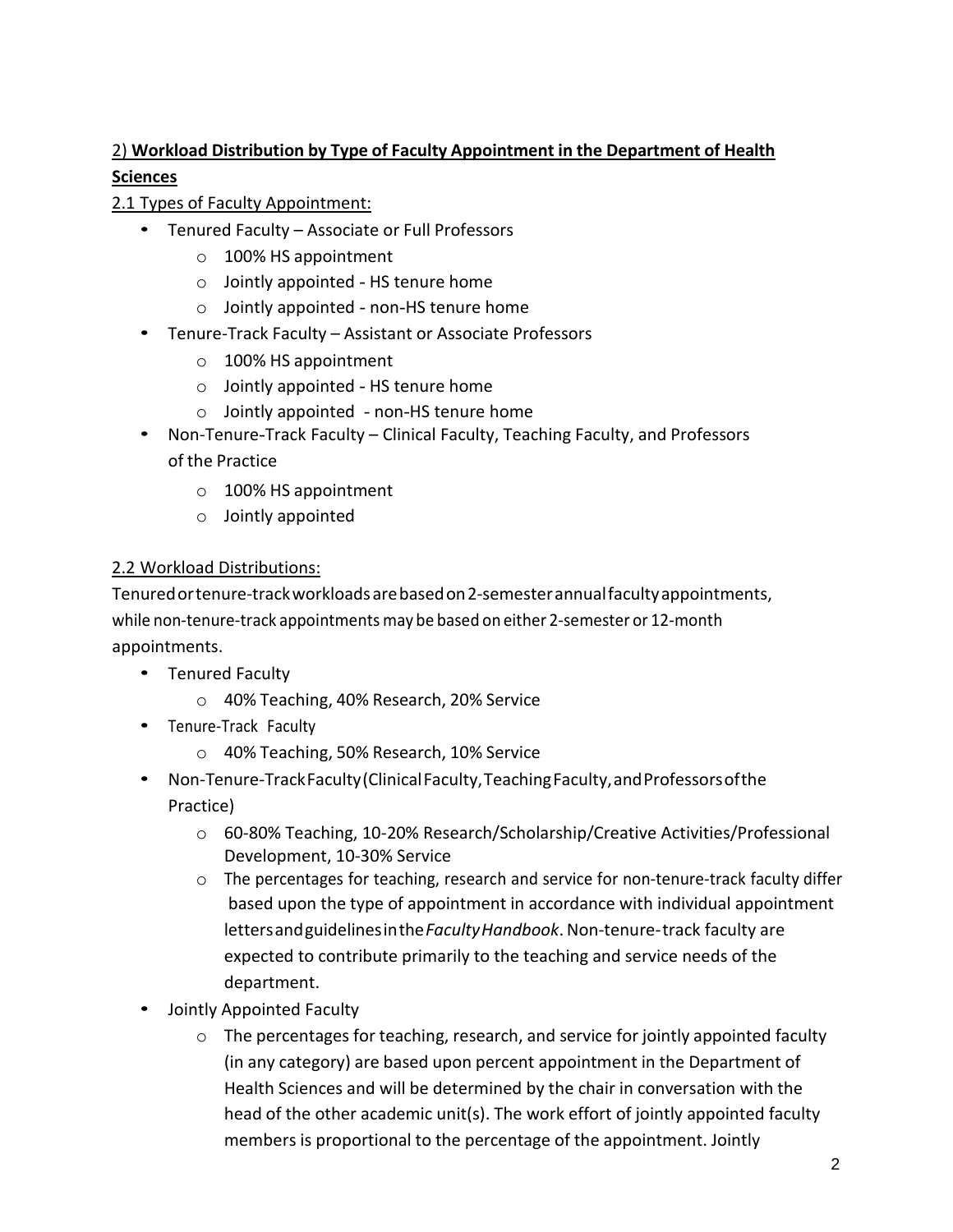appointed tenured or tenure-track faculty members carry a primary obligation to the tenure home and a secondary obligation to the non-tenure unit. Teaching and service activities of jointly appointed faculty members should contribute to the overall goals of each unit.

#### 3) **WorkloadDefinitions**

#### 3.1 Teaching:

Allfull-time faculty are expected to participate in the department's educational programs through teaching. Teaching is defined as activities involving interactions with students that are consistent with the University's educational mission and goals. Classroom, online, or hybrid instruction of a 3- or 4-credit course is equivalent to 10% teaching workload.

The workload for tenured and tenure-track faculty is 4 courses per academic year. However, new tenure-track assistant professors will have a 50% teaching load reduction in their first two years of employment in Bouvé, and a 25% teaching load reduction in their third year. This will result in the following modifications to workload assignments for years 1-3.

- o Years 1 and 2: 20% Teaching, 70% Research, 10% Service
- o Year 3: 30% Teaching, 60% Research, 10% Service

The workload for non-tenuretrackfaculty is6 academic courses per year(if on a two semester contract) or 8 courses(if on a 12-month contract).

Research-active tenure-track or non-tenure track faculty who secure external funding may negotiate a reduction in their teaching. To obtain such a course reduction, external funding is paid from the principal investigator to Bouvé to support the teaching the faculty member would ordinarily have done. Amount of payment must be consistent with the Bouvé Externally-funded Research Support Policy (effective May 1, 2018). Research "buy out" is limited to no more than three courses per academic year. All tenure-track and non-tenuretrack faculty must teach a minimum of one course per academic year.

Tenure-track faculty who are not research active will have a 60% teaching workload (6 courses per year), with the remainder of their workload allocated to service and professional development/scholarship at the discretion of the chair.

In accordance with tenure and promotion guidelines, supervising and mentoring graduate and undergraduate student research, providing experiential learning opportunities, and scholarly/professional activities that enhance teaching effectiveness are contributions to the teaching workload. In extraordinary circumstances the chair may consider a combination of the following activities in reducing annual teaching assignments. These activities include, but are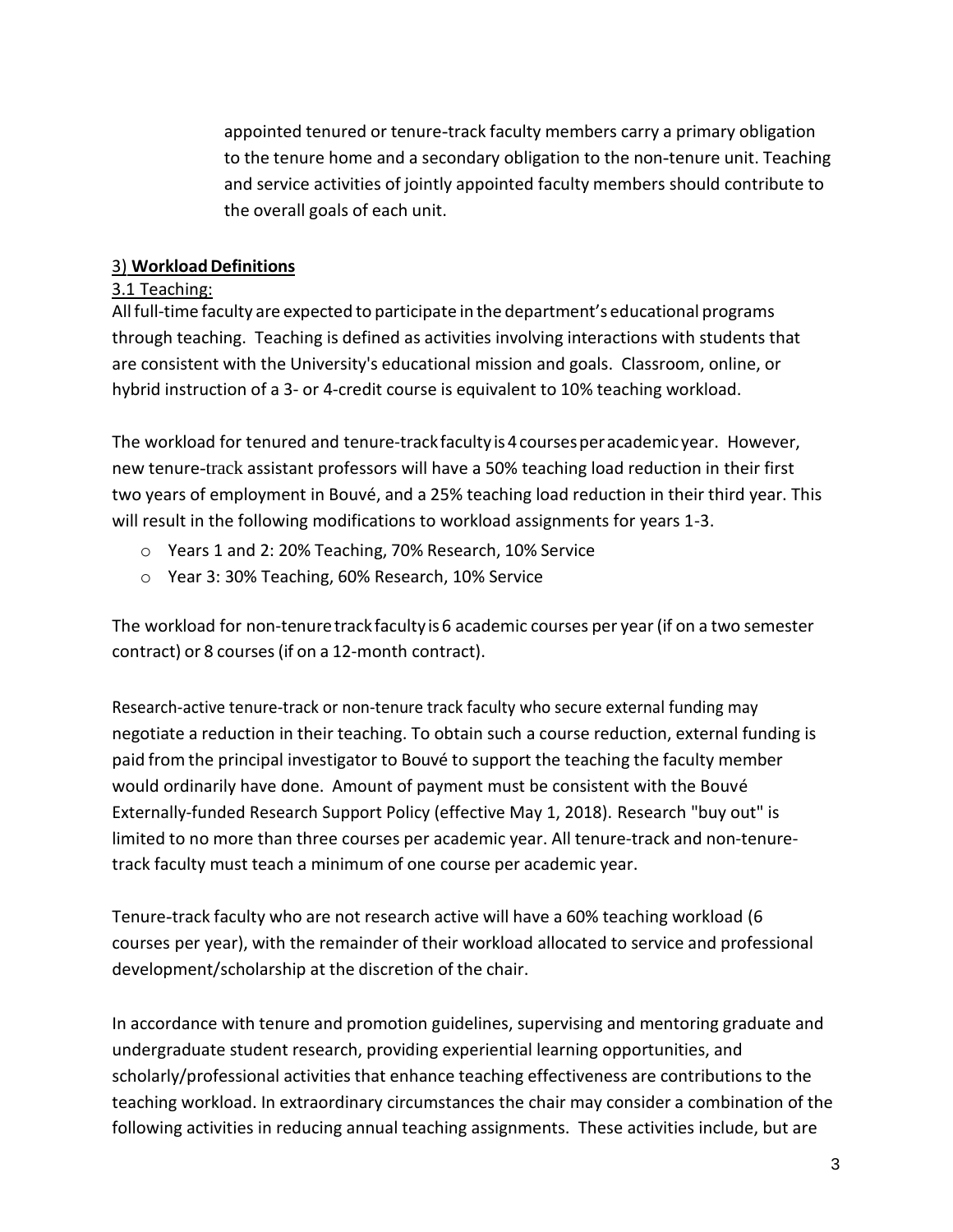not limited to:

- Developing a new course (on-campus, hybrid or online)
- Instructing an existing course for the first time
- Instructing a Service Learning designated course
- Instructing a 1-credit course (Intro to College) or modularized courses
- Supervising variable credit Directed Studies (undergraduate or graduate)
- Supervising undergraduate Honors Projects/Capstones
- Supervising MPH Capstone, Exercise Science Thesis
- Membership on PhD dissertation committee

## 3.2 Research:

All tenure-track and tenured faculty are expected to engage in research and scholarly activity as is appropriate for their disciplines and rank to earn distinction in their respective fields. Research active faculty are expected to show evidence of peer recognition through some combination of these types of activities: an ongoing program of scholarship; demonstrated track record of grant proposal submission; obtaining funding; dissemination of scholarly contributions in peer-reviewed or other respected academic journals or scholarly books, and presenting at scholarly conferences or other public venues at a level that is consistent with expectations for peers and aspirational schools at Research 1 universities; and a plan for scholarly productivity in the coming year. In the context of this workload policy, all research activity should be in alignment with tenure and promotion guidelines as set forth in the *Faculty Handbook*.

It is expected that research/scholarship/creative activities/professional development will account for at least 10% of the workload for all non-tenure-track and alltenured ortenuretrack faculty who are not research active.

A tenured faculty member is determined to be "research inactive" after 3 consecutive years of inactivity according to the following guidelines. The chair will make this determination based upon the department merit committee's ratings and the chair's ratings for research performance. If the committee and the chair assign an annual research score = 1 (Needs Improvement) in accordance with the department's Merit Review Process (effective 2016), the reason for the low score will be documented and the chair will notify the faculty member. The faculty member may request guidance on a plan to raise the research performance score.

If a faculty member receives a research score = 1 from the merit committee and the chair for 3 consecutive years, the reason for the score will be documented and the chair will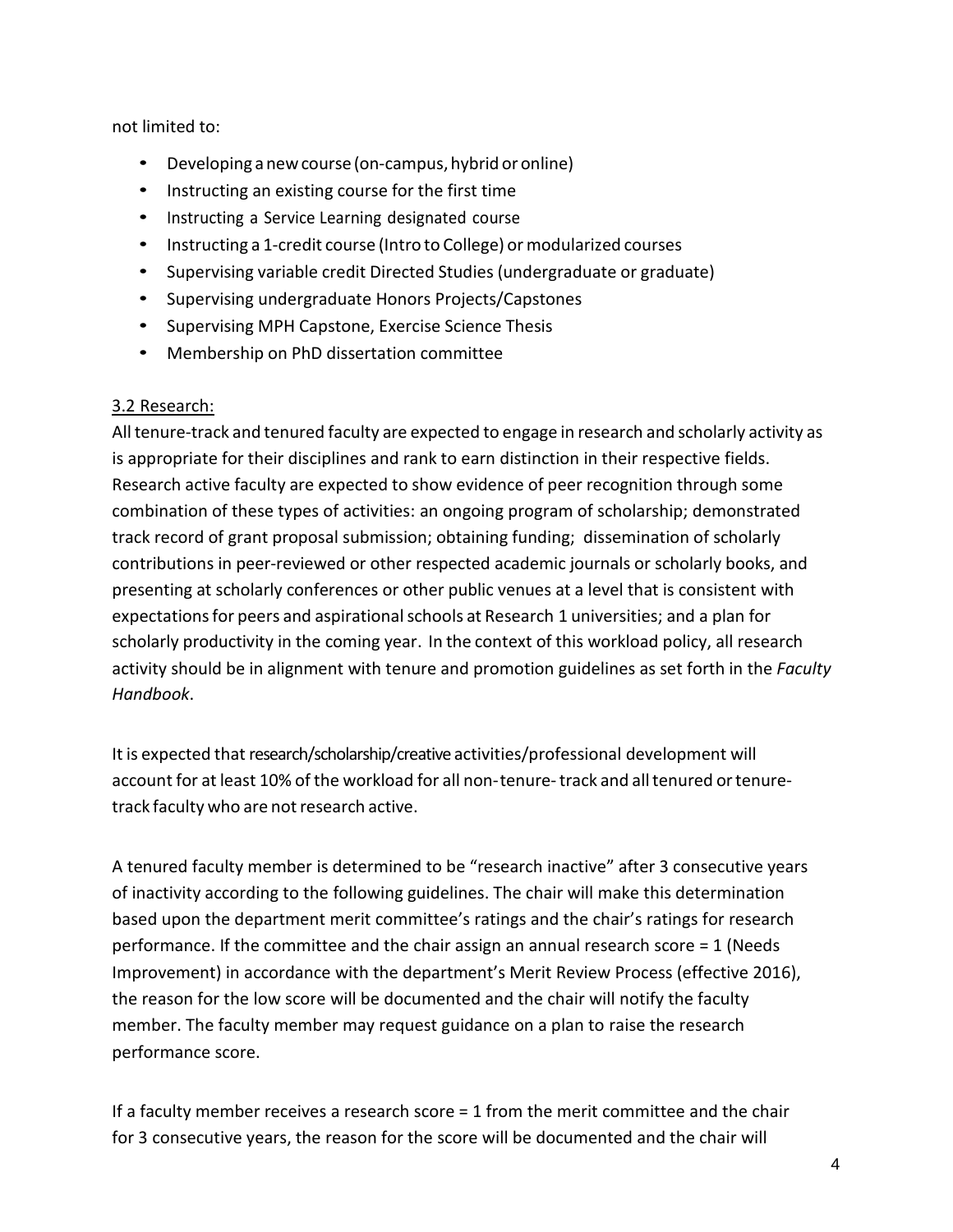notify the faculty member that they are assigned to research inactive status beginning the following semester. The faculty member may request guidance on a plan to regain research active status. The faculty member will return to research active status the semester after both the merit committee and chair assign research scores = 2 (Meets Expectations) or 3 (Exceeds Expectations).

### 3.3 Service:

In the context of this workload policy, all service activity should be in alignment with guidelines as set forth in the *Faculty Handbook*. Service is defined as activities that support the university, profession, and the broader community.

Department, College and University Service: For the department to achieve its mission, it is the responsibility of each full-time faculty member to be engaged in service to the department, regardless of rank. Faculty service activities at the college and university level may also further the mission of the department. Department service includes, but is not limited to:

- Leading and serving on committees
- Advising student organizations
- Participating in self-study or other accreditation processes
- Participating in student recruitment events, student orientation and culminating experiences
- Directing educational programs

Faculty citizenship, as reflected through engagement and collegiality, is an expectation for all faculty members in the department. All faculty are expected, in proportion to their department appointment, to attend all faculty meetings, support faculty searches, and attend department seminars/colloquia.

Professional and Community Service: Professional service may include, but is not limited to, leadership and other roles in professional organizations, advisory boards, journal editorial review boards, as well as serving on grant review boards, and ad hoc peer reviews of articles, books, and grant proposals. Community service includes contributions made in a professional capacity to the wider community including community boards and organizations. These activities may be taken into consideration when assessing service workloads. However, service at these levels does not exempt a faculty member from service at the department level.

#### 4) **Workload Determination Procedures**

The department chair will review and determine each faculty member's workload annually in the spring semester of each academic year. Modifications to the distribution of effort in the workload assignment will be negotiated with the chair and approved by the dean.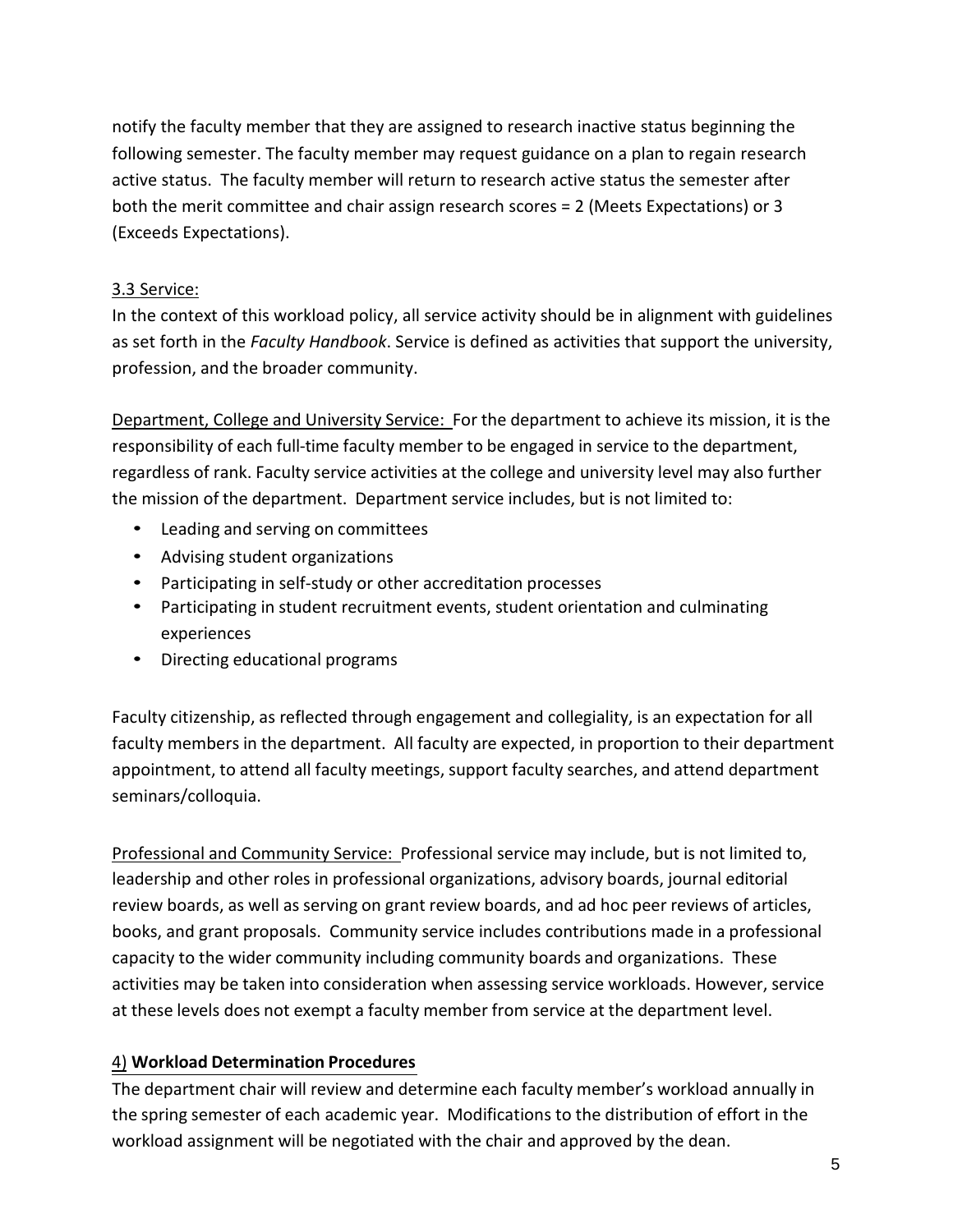Special situations including, but not limited to: parental leave, family leave, adoption leave, and medical leave will be processed in accordance with university policy.

Additional activities that would be weighted by the chair in consideration of annual workload include, but are not limited to serving as:

- Department Associate Chair
- Graduate Program Director
- Undergraduate Program Director
- Undergraduate Associate Program Director
- Director of Center or Institute

#### 5) **Processfor Faculty to Address Workload Concerns:**

Faculty who wish to discuss concerns regarding their workload assignments should first bring their concerns to the attention of the department chair. If unable to resolve at this level, faculty may bring their concerns to the College dean. The decision of the College dean is final.

| <b>Approvals</b> | Date    |
|------------------|---------|
| Faculty          | 9/17/18 |
| Department Chair | 9/17/18 |
| Dean             | 9/23/18 |
| Provost          | 10/5/18 |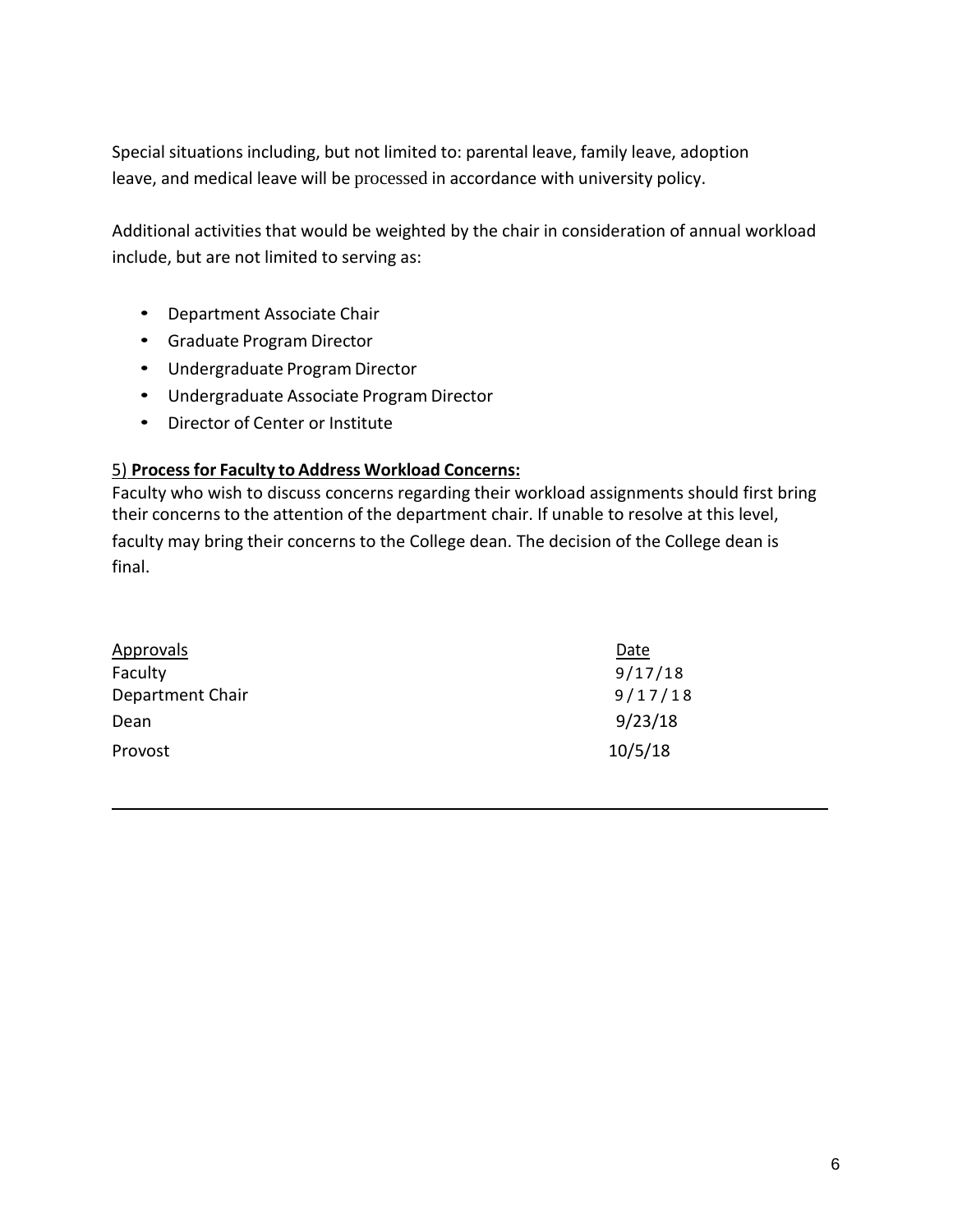# **Department of Health Sciences Checklist for Unit Workload Policy Documents**

Each unit's chairperson and/or dean should initial each point on the checklist. By doing so, he or she attests that the full time faculty workload policy document satisfies each of these requirements.

\_bg Document is consistent with published College and University policies.

\_bg Document clearly reflects the goals/aspirations of the unit as these relate to workload.

bg Document clearly defines the types of activities that constitute each of teaching, research/ scholarship/creative activities/professional development, and service for the unit.

\_bg Document describes the different types of full-time positions in the unit.

bg Document clearly defines the teaching, research/scholarship/creative activities/professional development, and service expectations for the different types of appointments.

\_bg Document describes all unit policies related to workload for full time faculty.

\_bg Document describes criteria in which workloads may be modified, including pre-tenured minimum course reductions, family leaves, maternity/adoption leaves, and medical leaves.

\_bg Document states how frequently the workload policy document will be reviewed.

bg Document indicates where and how the unit's current workload policy document can be found.

\_bg Document indicates where and how the workload assignments for each full time faculty member can be found.

\_bg Document describes the process for faculty to address any concerns with their workload in the unit.

bg Document indicates date of approval, any subsequent modifications by the unit, and anticipated date of next review.

\_bg Document indicates date of approval of the unit's dean.

bg Document indicates when it was sent to the Provost's Office to be included in